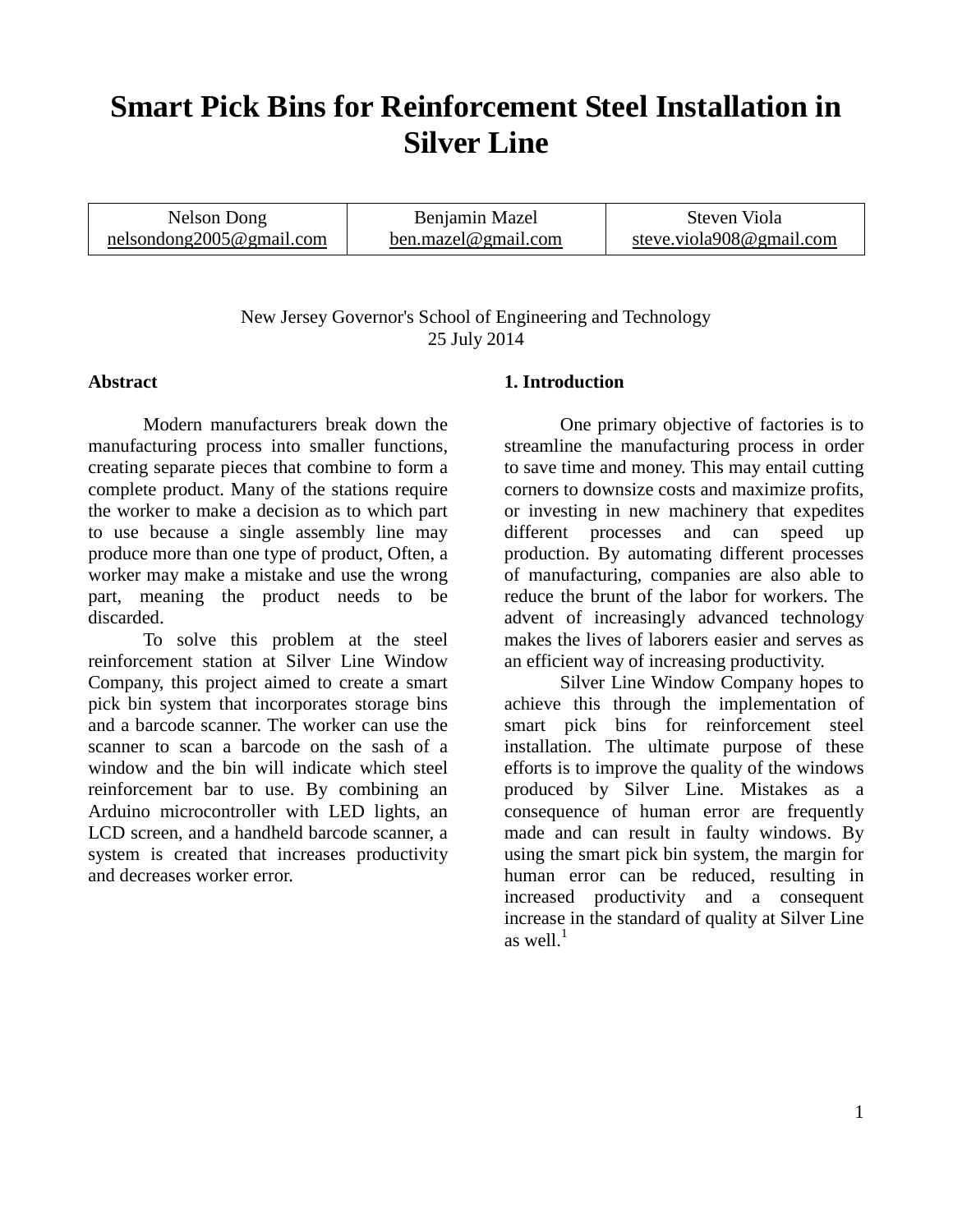

Figure 1. *A barcode label pasted on a window frame indicates the length of steel reinforcement bar needed, as well as the corresponding bin from which the bar must be selected.* 

#### **2. Background**

At the current Silver Line headquarters in New Brunswick, New Jersey, the reinforcement steel installation process is conducted by first reading the barcode label of a vinyl window frame edge and then matching the width number to a corresponding number written on the steel reinforcement bar bins (Figure 1). The purpose of the smart pick bin system is to reduce the chances of picking a steel reinforcement bar from the wrong bin. Smart pick bins, also known as pick-to-light systems in other factories and warehouses, have been known to increase productivity by 25 to 50 percent. Pick to light Systems<sup>2</sup>, Lightning Pick Technologies<sup>3</sup>, and SpeasTech<sup>4</sup> have developed pick-to-light systems to use in factories. Their pick-to-light systems have been extremely effective, in part because they require little to no training time, as well as reducing worker error to .01%.<sup>5</sup> SpeasTech reports that it has had employees that have performed 25 million picks with no errors.<sup>6</sup> Some companies achieve even greater results and most see a significant increase in efficiency and picking accuracy in just one year.

## **2.1 The Window Manufacturing Process**

At Silver Line, the window manufacturing process is compartmentalized into sections. Windows consist of two sides; the fixed side and the sash side, which helps them slide open (Figure 2). The factory is therefore split into two parts, each running a process that builds one side of the window. Vinyl powder is heated and extruded into window edges, which is then cooled by a water system. The edges are then assembled and melted together and punched so that the steel reinforcement bars and locks can be inserted into the window frame. Glass is prepared and glued into place.

Steel reinforcement bars provide structural stability to vinyl windows, which cannot withstand strong winds and other atypical forces.

## **2.2 Takt Time**

What determines the viability of the smart pick bin system is whether or not it can increase the average quality of windows while maintaining takt time. Takt time is the ideal amount of time it takes to complete one cycle of any process in the factory. Cycle times are easily monitored because each process at Silver Line, including the installation of reinforcement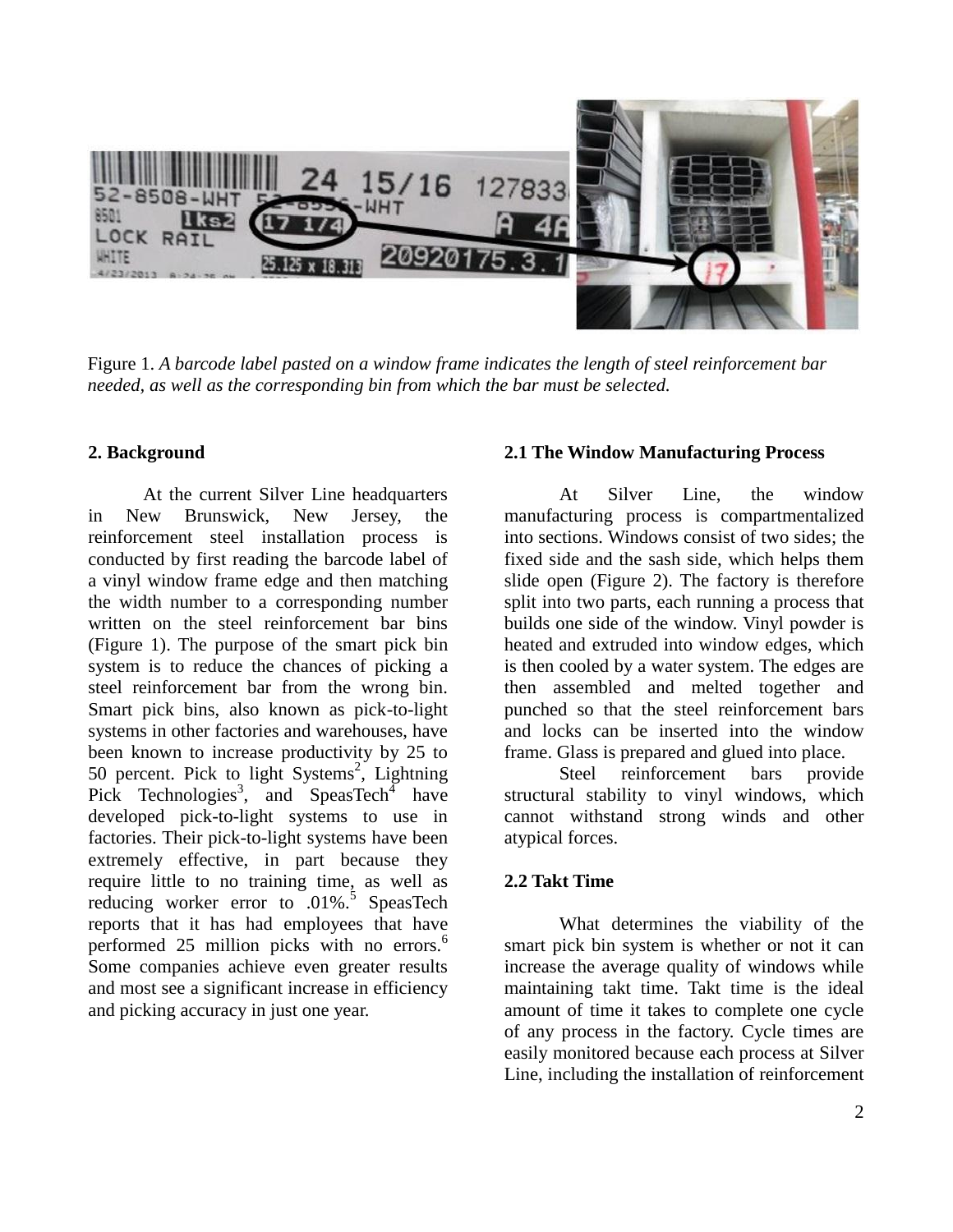steel, is determined by one-piece flow. One-



Figure 2. *The components of a window. "IG" stands for insulating glass. The sash is the movable panel of the window.* 

piece flow means that a worker focuses on performing his/her function, one piece at a time. This keeps manufacturing moving at a relatively constant pace.

Takt time is taken in the context of the reinforcement steel installation process. The respective takt time for each process in window manufacturing is the calculated value that maximizes worker productivity and profits. If workers perform more quickly than the takt time, they will overproduce and materials will be wasted. If they do not meet the takt time, they will fall behind the rest of the factory and will delay the completion of windows.

An LCD screen displays the cycle time of workers based on the time between barcode scans. With the ability to view their own cycle times, workers can compare their pace with the constant takt time in order to maximize efficiency while reducing overproduction.

## **2.3 Importance of Steel Reinforcement Bars**

Steel reinforcement bars maintain the structural stability of each window with different design pressure ratings depending on the application. Design pressure is the official scale that corresponds to success of a window in high wind scenarios. Windows at risk of greater impacts and stronger storms will use a higher design pressure rated steel reinforcement bar so that the window can withstand a greater force before breaking. This is especially important in vinyl windows because of their lesser strength when compared to other types of windows. In extreme conditions, these windows can crack when a strong force is applied. Due to the relatively flexible material, warping and expansion can also become a problem. By adding in proper steel reinforcements, a much safer and more durable window is created.

The reinforcement bar is also inserted into the vinyl window frames that the lockers and keepers latch onto. These latches act as locks on the window to prevent any break-ins and ensure the window is securely closed. The steel provides a better mounting point for the lock and improves the window's resistance from outside forces such as strong winds. It also helps to prevent break-ins through the window. Reinforcements can be placed in intermediate jambs, and can stretch throughout the entire sash instead of just the rails to withstand even greater impacts.

Although vinyl is created to withstand exposure to the elements, such as fire and impact, it needs steel reinforcement to prevent softening from radiant heating.<sup>7</sup> If improperly installed, a window is at risk of failure. The quality and strength of the window decreases if the incorrect steel reinforcement bar is inserted into the window. Once inserted into the sash of the window, the bars are secured and are difficult to remove. If the mistake is realized further into the production process, the window must be broken to retrieve the steel. This wastes resources and any previous labor is lost.

The reinforcement bars inside the vinyl windows are extremely important and thus quality control in this area is vital. The addition of smart pick bins into the reinforcement steel lines would prevent mistakes, save time and money, and create an overall more consistent and higher quality product.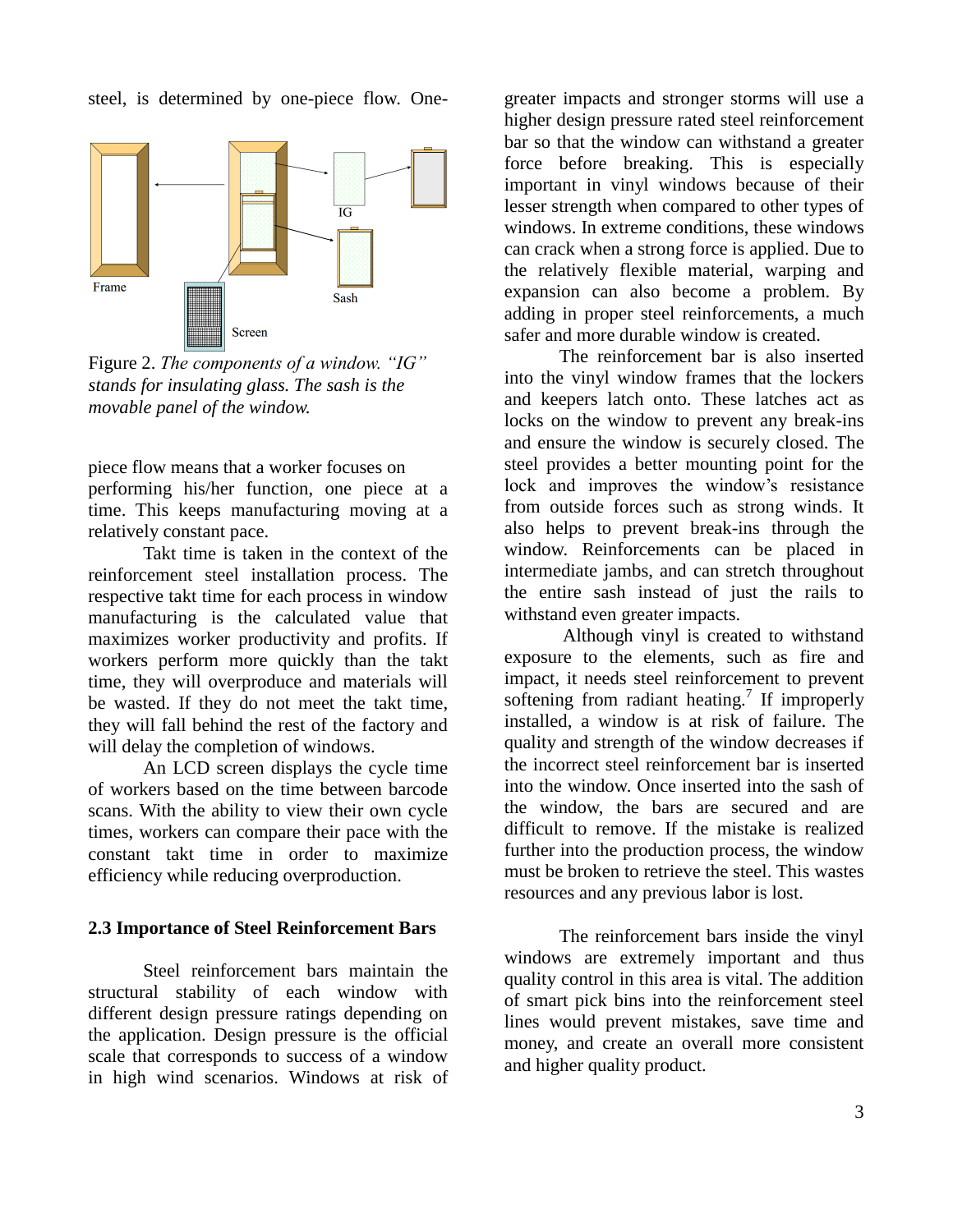# **2.4 Arduino**



Figure 3.<sup>8</sup> *The Arduino Uno board. Digital pins, USB jack, (upper left), power jack (lower left).* 

Arduino is a single-board microcontroller that facilitates the interaction between computers and peripheral devices (Figure 3). The software controls the actions of the hardware through a special programming language. Arduino compiles the code into virtual machine code and the central processing unit (CPU) carries out the functions of the code. The smart pick bins system is based on the Arduino platform. The Arduino uses methods specific to the Arduino programming language to interface with connected devices. The language works similarly to  $C_{++}$ , but utilizes Java syntax.

The Arduino board comes with a USB and power cable as well as several digital pins. These pins allow for the attachment of interactive hardware. The version being used in this project is Arduino Uno, along with a full sized breadboard and a miniature breadboard for the LCD screen. By using the single-board microcontroller, the programming of barcode scanners, LEDs, HIDs and other peripheral devices to perform a predetermined function can all be connected through a single programmable class. The standard Arduino Uno did not come equipped with a USB port through which the barcode scanner can communicate data back to the Arduino, so a USB Host Shield was required. This shield

added the necessary USB port to the Arduino while still allowing most of the original pins to function. Pre-assembled boards are available, but the board used required pin headers to be soldered onto the pins before a connection could be made. After orienting the necessary hardware with Arduino software allowed the scanner to read the labels on window frames, and light up a bin with the corresponding steel reinforcement bar to save time and effort for workers.



Figure 4. *The unassembled USB host shield. <sup>11</sup>*

## **3. Methods / Experimental Design**

The creation of smart pick bins for reinforcement steel installation is centered around the use of a barcode scanner to read information from barcode labels, and an Arduino program to convert the scanned information into an action. The action is, of course, lighting up bins with steel reinforcement bars of varying sizes so workers can more easily insert the correct reinforcement bars into window edges. With the smart pick bin system, the barcode will be scanned, the frame width inputted, and the bar length retrieved. A single bin like the one shown in Figure 5 will then illuminate.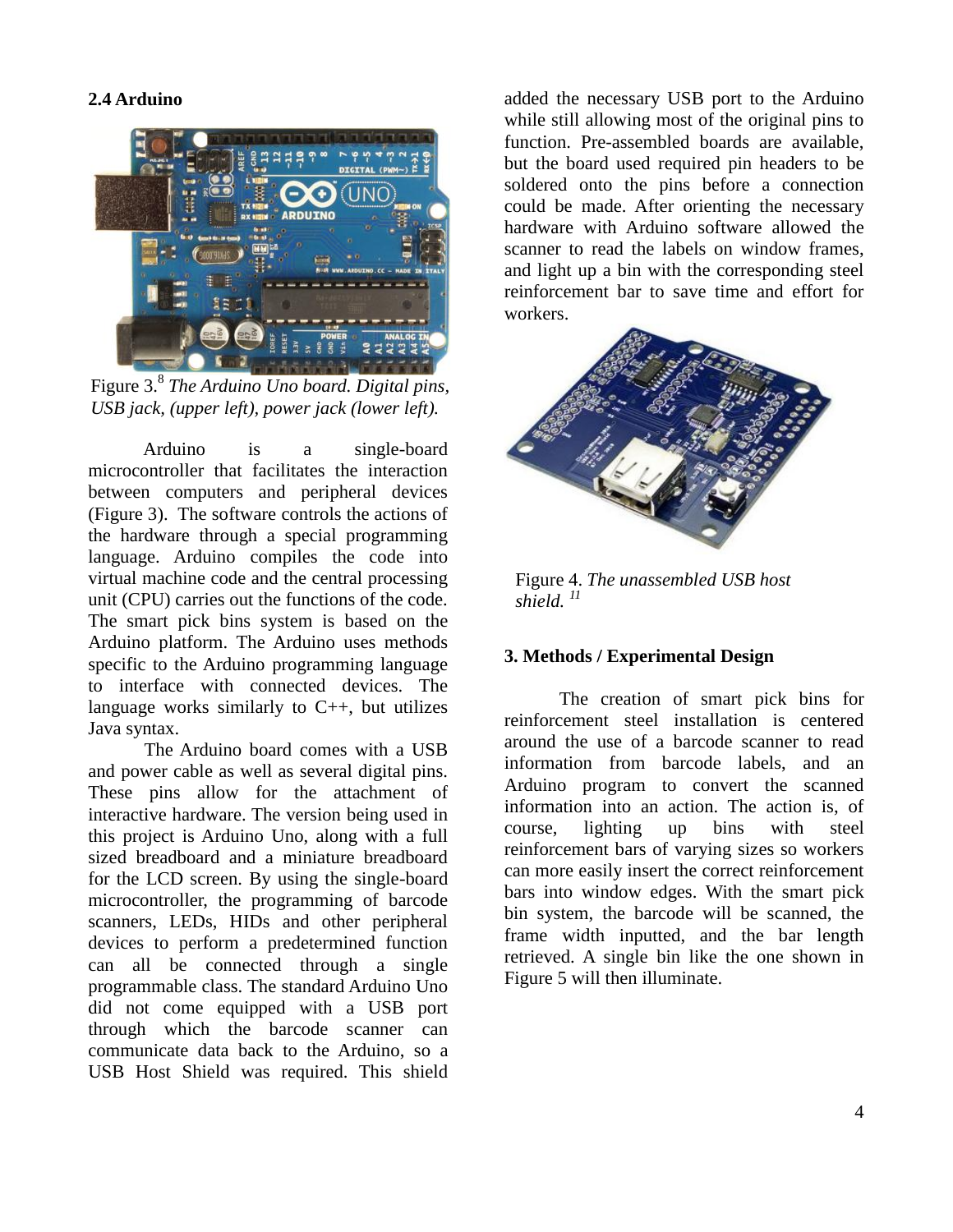

Figure 5. *The current workstation at the steel reinforcement line.*

In order to control any peripherals using the breadboard of the Arduino, said peripherals need to be connected to a computer through the Arduino board, which essentially serves as the segway between the compilation of code and the performance of programmed tasks. LED lights connect to the breadboard through wires and the breadboard to the Arduino board through wires attached to pins. The Arduino board has only 14 pins, making the breadboard a necessary component in order to reduce the amount of pins used.

Ultimately, the prototype design consists of three bins, each of which holds 15  $\frac{1}{4}$ , 17  $\frac{1}{4}$  or 19  $\frac{1}{4}$  inch steel reinforcement bars. LED strips line the top of the bins, which are stacked horizontally, and light up with a single color. The provided prototype "bins" are also few in number: five bins are connected horizontally, with four being allocated to the steel reinforcement bars of difference sizes and the other dedicated to housing the Arduino board.

After combining all of these components the smart pick bin system is complete. A barcode can be scanned by an employee and the Arduino will light the bin with the correct sized reinforcement. This prototype, while small scale, accurately represents the same steps that

are necessary to construct the full size system. (Figure A1)

# **3.1 Programming LEDs**

Since smart pick bins require LEDs to light up the steel reinforcement bar slots corresponding to window frame width, the first step was to test the Arduino programming platform with the LED strips that are used in the prototype bin. These LED strips work by sending patterns to the lights which contain an internal processor. The light processor then takes the pattern and converts it into a signal that turns individual lights on or off. The actual LEDs for the smart pick bins are LED strips, and are more pin-efficient than the LED bulbs. Each strip uses only one pin for data, one for power, and one for ground (Figure 6).



Figure 6*. The LED lights before they are mounted to the prototype.*

## **3.2 Interfacing the Barcode Scanner with the Arduino**

Since the Arduino board and USB Host Shield need to be connected for the barcode scanner to properly function, the Host Shield was soldered in order to attach the pins. Rows of digital pin headers had to be soldered to the Host Shield, with the slots facing upward and the metallic components facing downward. The Arduino board lies on the bottom of the setup with the metal portion of the headers inserted into the pins from the Arduino board.

With the components soldered in place,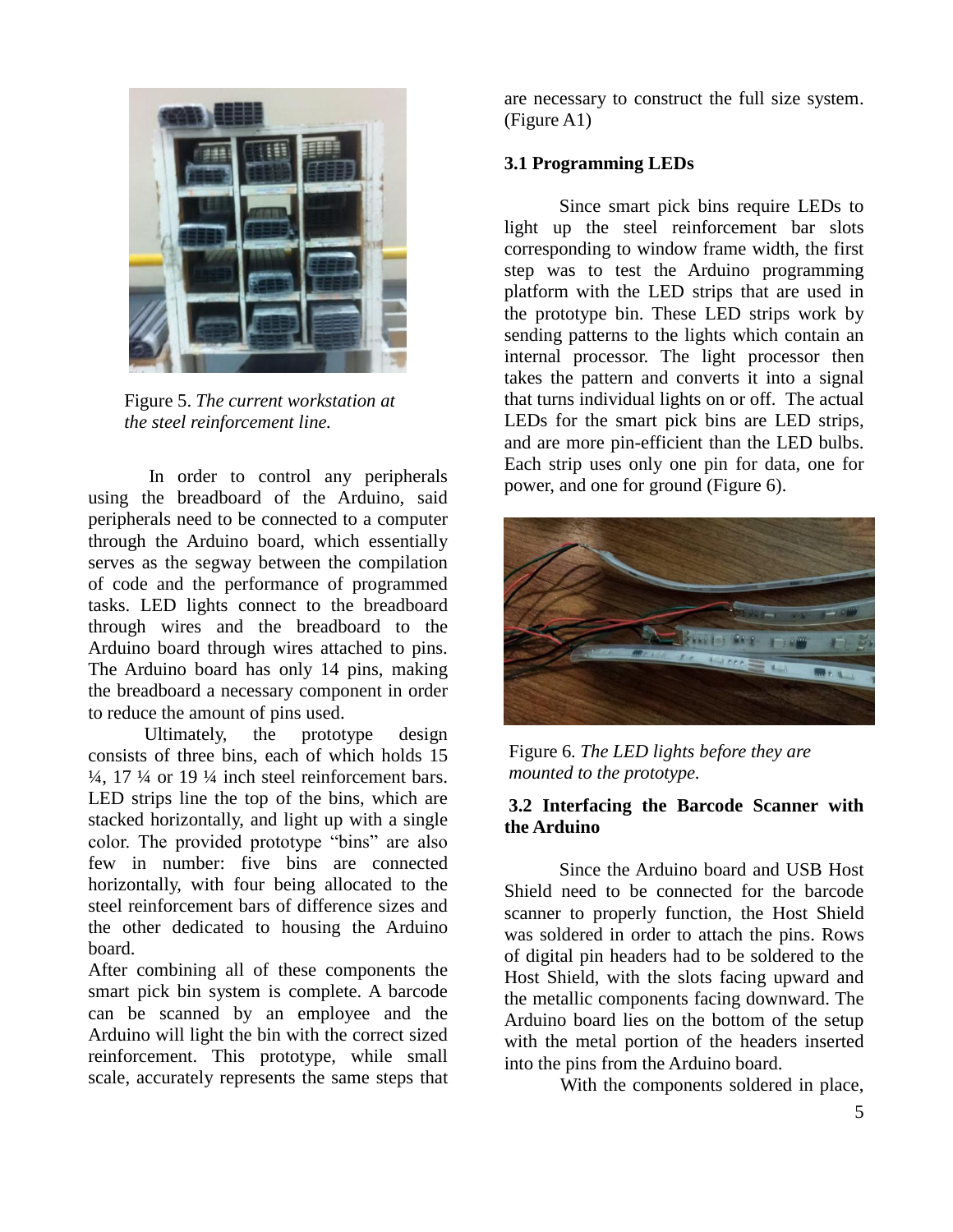the code could finally be compiled and executed. For each window frame and its width, there is a corresponding length that indicates which bin the steel reinforcement bars should be drawn from (Figure 7). The program uses a row of *if* and *else if* statements to set a variable *x* to different reinforcement steel lengths, returning the correct length, *x*, in the end. In a second set of *if* statements, the LED strips which indicate different steel reinforcement bar lengths are activated when a reinforcement steel length is inputted. Based on each input, a different LED strip will light up (Figure A4).

| <b>Frame Size</b> |             | <b>Sash Size</b> |             |              |
|-------------------|-------------|------------------|-------------|--------------|
| <b>From</b>       | То          | <b>From</b>      | То          | <b>Steel</b> |
| 0                 | 19          | 0                | 15<br>5/8   | 7 1/4        |
| 19                | 21          | 15<br>5/8        | 17<br>5/8   | 9 1/4        |
| 21                | 23          | 17<br>5/8        | 5/8<br>19   | 11 1/4       |
| 23                | 25          | 19<br>5/8        | 21<br>5/8   | 13 1/4       |
| 25                | 27          | 21<br>5/8        | 23<br>5/8   | 15 1/4       |
| 27                | 29          | 5/8<br>23        | 25<br>5/8   | 17 1/4       |
| 29                | 31          | 5/8<br>25        | 5/8<br>27   | 19 1/4       |
| 31                | 33          | 27<br>5/8        | 5/8<br>29   | 21 1/4       |
| 33                | 35          | 29<br>5/8        | 31<br>5/8   | 23 1/4       |
| 35                | 37          | 5/8<br>31        | 33<br>5/8   | 25 1/4       |
| 37                | 39          | 5/8<br>33        | 5/8<br>35   | 27 1/4       |
| 39                | 41          | 35<br>5/8        | 37<br>5/8   | 29 1/4       |
| 41                | 43          | 37<br>5/8        | 5/8<br>39   | 31 1/4       |
| 43                | 45          | 39<br>5/8        | 5/8<br>41   | 33 1/4       |
| 45                | 47          | 5/8<br>41        | 43<br>5/8   | 35 1/4       |
|                   | <b>Else</b> |                  | <b>Else</b> | 37 1/4       |

Figure 7. *A part of the conversion table, which converts between frame width and bar length.*

Connection between the barcode scanner and the microcontroller is achieved by utilizing the USB Host Shield 2.0, an Arduino shield which provides a USB port for the Arduino. The USB Host Shield is controlled using the USB Host Shield 2.0 library, which adds methods for receiving and sending output through the USB port into the Arduino. These methods were used to obtain and analyze barcode scan data. The barcode scanner acts as a keyboard, and scanning the barcode is effectively equivalent to typing in the numbers represented by the barcode in rapid succession.

The primary driving methods behind the collection of this data are the methods *OnKeyDown* and *OnKeyPressed.* These functions read each key press of the scanner and return the ASCII character code of the digit represented in the barcode. To collect these individual key presses the Arduino records the time between each input. If the key presses occur in rapid succession, they are strung into a single array of *char*s. *Char* is a variable type which represents a single character of text i.e. a letter, a digit, or a symbol. At this point, the Arduino stores an array of characters*,* which represent the ASCII codes for the data separated by zeroes. These zeroes are then removed and the remaining character codes are converted into numerical values. These values are then put into an array representing the true value of the barcode. This value is the size of the window frame in inches. The barcode value is then analyzed by the program in order to convert it into a corresponding reinforcement steel size. To achieve this, the Arduino separates the first six digits of the barcode which correspond to the width of the window. This width is then run through a conversion table which returns the length of reinforcement steel needed. (For further clarification, see Figure A2 and A3 in the Appendix).

# **3.3 Interfacing the LCD Screen with Arduino**

The LCD (Liquid Crystal Display) screen displays average cycle time in the smart pick bin system. In order to set up the LCD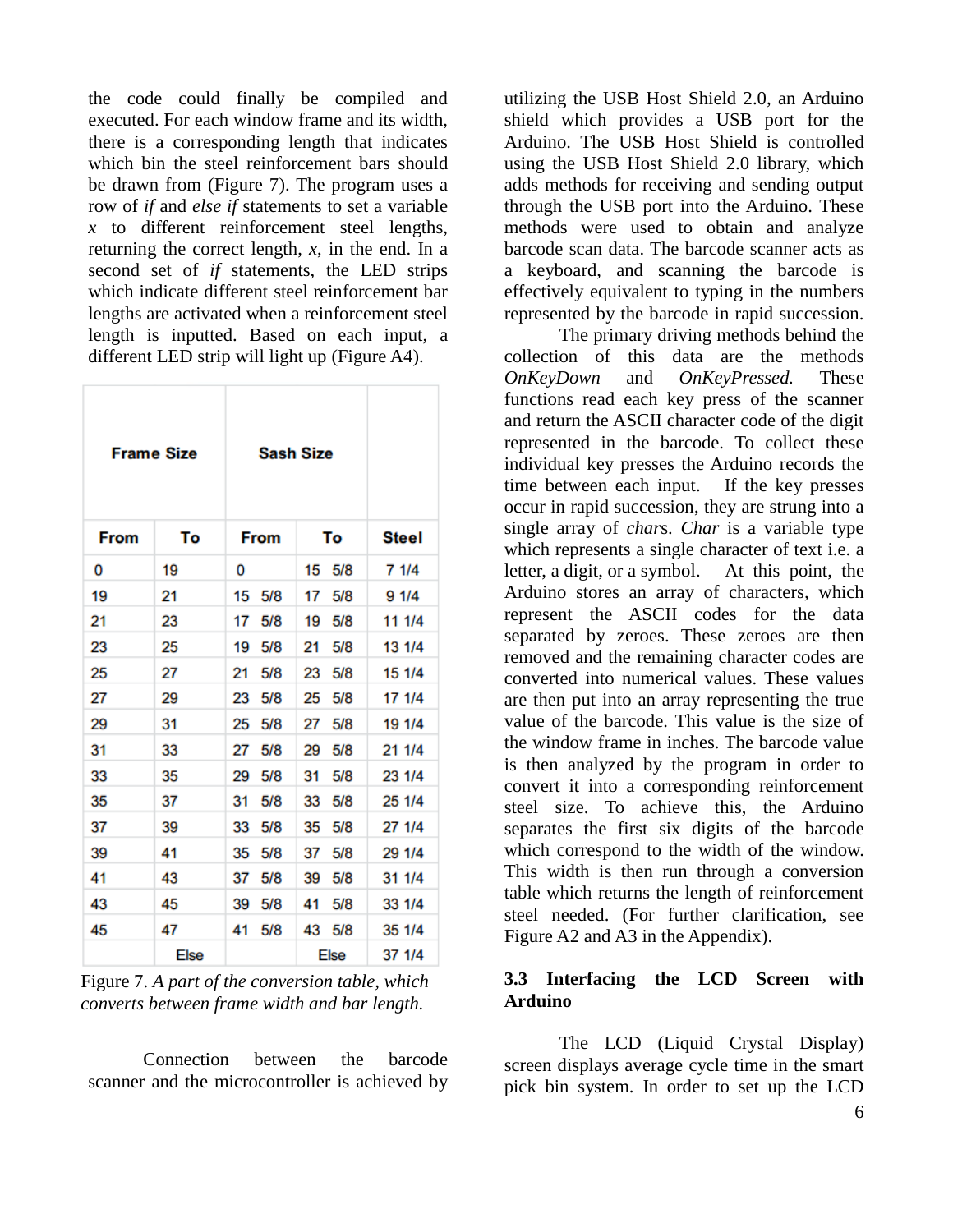screen, a diagram was first drawn up using free software called Fritzing (Figure  $8$ ).<sup>10</sup> The screen connects to the Arduino using eight wires and it controls the LCD screen through the built-in LiquidCrystal library. This allows the user to instantiate the LCD screen as a LiquidCrystal object and indicate which pins the screen will use. In addition, the library grants the user the ability to use methods such as lcd.begin() and lcd.print() to display information on the screen, which can show up to 32 characters of text. The official Arduino guide to LiquidCrystal was used to implement the necessary methods into the program.<sup>9</sup>

The LCD screen, being somewhat rudimentary, also needed soldering to allow wires to connect the Arduino, USB Host Shield, and the screen together. Soldering allows a row of pins to become attached to the upper edge of the screen. The pins dig into a miniature bread board, which is connected to USB Host Shield and, by extension, the Arduino board, (Figure 9). Whenever a barcode is scanned, a counter is initiated that keeps track of the seconds

between the current barcode scan and the next barcode scan. The value is returned in seconds to inform the worker of his/her proximity to the takt time.

The counter is then reset upon another barcode scan so that a new cycle time can be counted. However, the new cycle time is averaged with every other recorded cycle time and the LCD screen displays this average cycle time for the steel reinforcement process. One cycle refers to the reinforcement of a single window and the use of one reinforcement bar. To achieve this, the Arduino stores several values, which are necessary to determine the average cycle time. The LCD also resets the average and begins the count again if the time between two scans is much larger than normal. This accounts for the production time lost during lunch break or on a change of shift. The reset allows a worker to track their current cycle time accurately, without false data interfering with the average.

The actual program stores the time at which the previous scan was performed. The



Figure 8. *The layout of the circuitry of the Arduino board and the LCD screen. This diagram shows the wires being connected to pins on the Arduino board itself (without a breadboard). For this project, a USB Host Shield was needed since the Arduino was not USB compatible by itself.*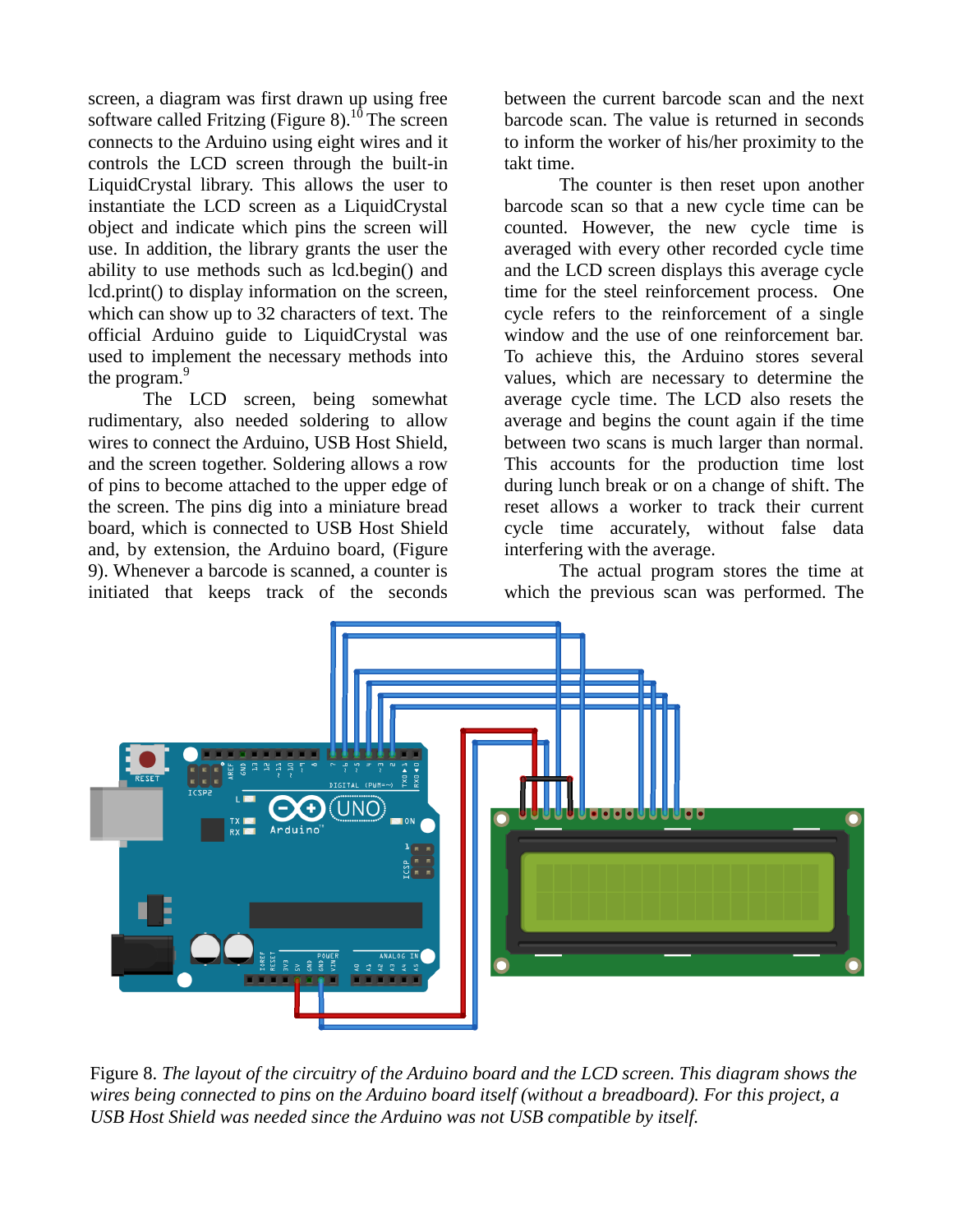time is stored as a value of milliseconds from the time the Arduino was turned on. It also uses the millis() function of the Arduino to determine the time of the current scan; subtracting these two values yields the total time between scans or the duration of a single cycle. The Arduino stores the number of scans performed as well as the current average cycle time. Once a new scan is performed, a new average cycle time needs to be calculated. To do this, the Arduino multiplies the average time by the number of scans, yielding the time for all of the previous scans combined and, then adds the time of the current cycle. Finally it divides the total time by the new number of scans to find the new average cycle time. This value is then displayed on the LCD screen.



Figure 9. *The Arduino and USB host shield connected to the LCD screen. The average cycle time is displayed.*

#### **3.4 Constructing the Prototype**

The bins are constructed of flameretardant wood and consist of three spaces for steel reinforcement bars, one space for the Arduino board and USB Host Shield, and one vacant space. The bins are aligned horizontally and each was constructed with a LED strip lining the top. The wires from the strips are connected to the pins from the board in the last space on the bins. The LEDs are hot glued to the top of the bins and stretch from end to end.

The final product will have a different

method of attaching these LEDs. In a system designed for daily use, holding the LED lights against the top of the bin with metal brackets will provide a much stronger hold that can withstand the abuse of factory use. Metal brackets will also allow for easier replacement of the LEDs after their possible failure. However, this approach is impractical in the prototype. Because of its small size, it is impossible to mount brackets inside the bins. In the full scale final set up, the bins will be much larger and mounting a bracket will be a simple task. It will take two brackets, one at each end of the LED strip to effectively hold the lights. The wiring will remain the same as the prototype with three colored wires for each LED strip braided together for neatness and connected to the Arduino board, which hides in the very last slot in the prototype.

Housing the Arduino and breadboard inside an empty bin is both convenient and safe for the board itself. In a factory setting, however, it is impractical to sacrifice a full size bin for such a small apparatus. In use, the board will be mounted to the side in a protective case, freeing the main bin for more reinforcement bars while still allowing easy access to the Arduino and attached barcode scanner. The LCD screen will also be mounted on the side or top of the bin to prevent bin obstruction and allow easy viewing. The LED lights will remain inside the bins in the factory because of their small profile and the ability to mount them at the top of the bin, out of the way of any steel. The LEDs also have a lifespan of over 1,000 hours, meaning they will rarely need to be replaced.

#### **3.5 Cost Analysis**

When considering any modifications in a factory, it is important to consider the cost to implement versus the return on investment. Overall, the setup used in the prototype costs \$235 with over half of this coming from the barcode scanner alone (Figure 10). In the factory, however, because there are fifteen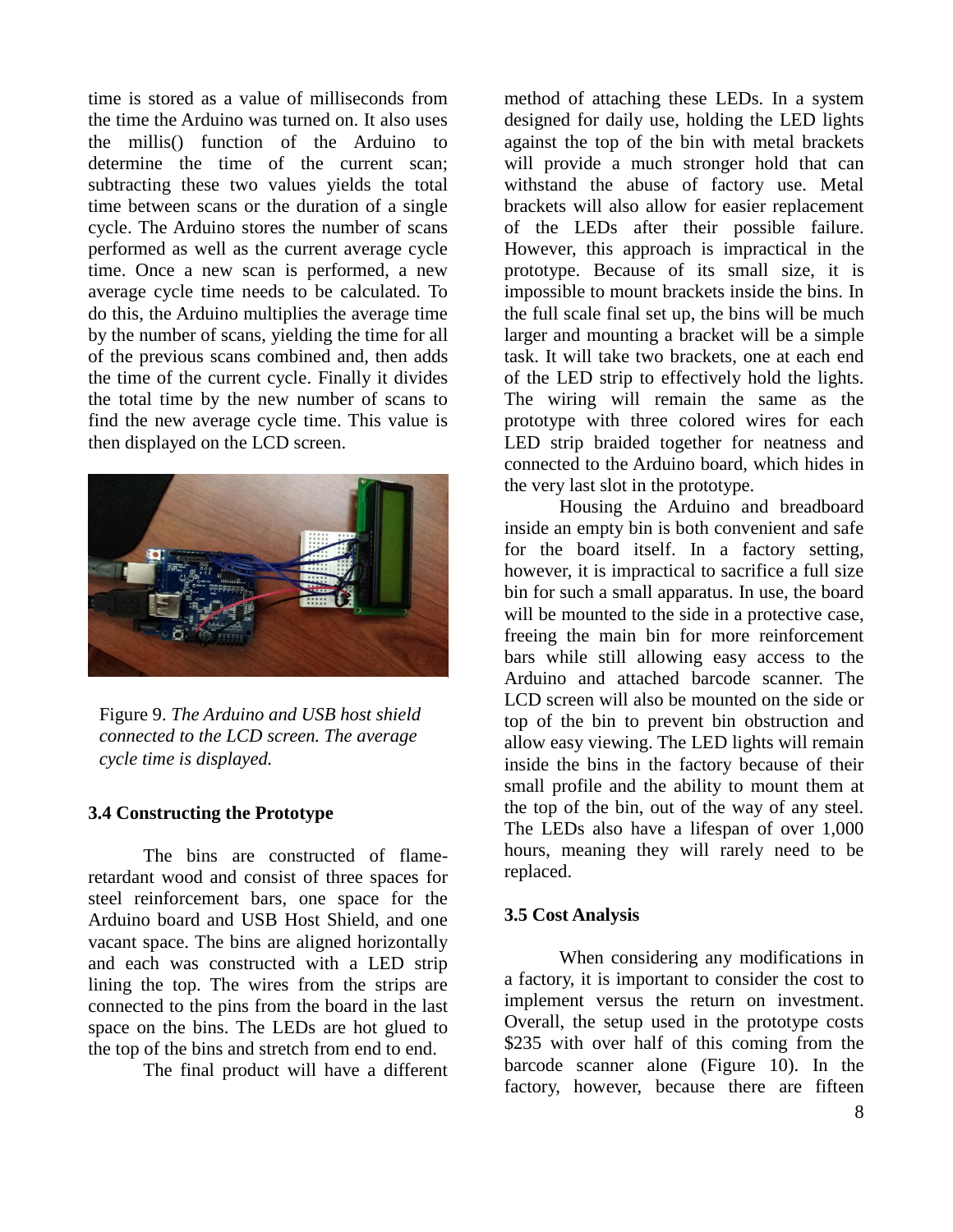separate bins as opposed to three, more LED strips would be needed bringing the total up to \$345, assuming that the barcode scanner costs the same. This cost multiplied by the 10 lines who would use this system bring the total to \$3450.

This system does offer a return of investment. Because the likelihood of making a mistake is less, less money and time will be lost trying to fix a faulty window. Every window that has an incorrectly inserted steel reinforcement bar costs Silver Line approximately \$40. If this system prevents 9 windows from having errors over the entire lifetime of the system, it will pay for itself.

| Item                                              | Price        | Quantity | \$25.00  |
|---------------------------------------------------|--------------|----------|----------|
| Arduino<br>Uno                                    | \$25.00      | 1        | \$25.00  |
| <b>USB</b><br>Shield                              | Host \$25.00 | 1        | \$25.00  |
| Honeywell<br>Voyager<br><b>Barcode</b><br>Scanner | \$125.00     | 1        | \$125.00 |
| LCD Screen                                        | \$6.00       | 1        | \$6.00   |
| LED<br>Tricolor<br>Strip                          | \$10.00      | 4        | \$40.00  |
| 12V<br>Charger                                    | \$14.00      | 1        | \$14.00  |
| Total                                             |              |          | \$235.00 |

Figure 10. *The cost to build the prototype smart pick bins system. Compared to a factoryimplemented unit, there are twelve less LED tricolor strips and the barcode scanner is much cheaper.*

## **4. Results**

While no completely functional prototype was created, the individual parts have been tested and are functioning as expected. The barcode scanner outputs data to the Arduino which then correctly interprets the raw information and transforms it into the correct barcode. The Arduino also successfully uses the barcode to determine the width of the window and consequently the sash size. The lights installed in the prototype correctly turn on, but the previous setback involving these lights prevents us from constructing the final system. Without access to another USB host shield to replace the broken one, it remains impossible to communicate with the scanner. The system is prepared for the replacement part and as soon as it is acquired final testing will commence.

Testing the barcode scanner on standard factory labels revealed an issue with the current system. With the Honeywell Voyager scanner many of the barcodes were unreadable and the ones that successfully scanned often took multiple tries. In the factory environment this would translate into worker frustration and lost time, the opposite of what the smart pick bin system is designed to do.

#### **4.1 Setbacks**

When working on any project, especially those involving sensitive electronics, drawbacks are to be expected. The first obstacle originated from the USB Host Shield connection. The initial soldering of the pin heads onto the shield resulted in a faulty connection. This problem was unknown at the time and effort was spent trying to correct the code rather than addressing the real problem. Once the issue was realized, it was a quick fix to re-solder the pins.

The next issue was a result of the LED strips. Because of the high voltage draw of the lights and the many data pins needed to control the lights, the first attempt to connect with the Arduino was unsuccessful. The wiring combined with the high voltage resulted in a short circuit on the board, rendering it useless. This problem was overcome by soldering the lights in tandem, allowing them to be controlled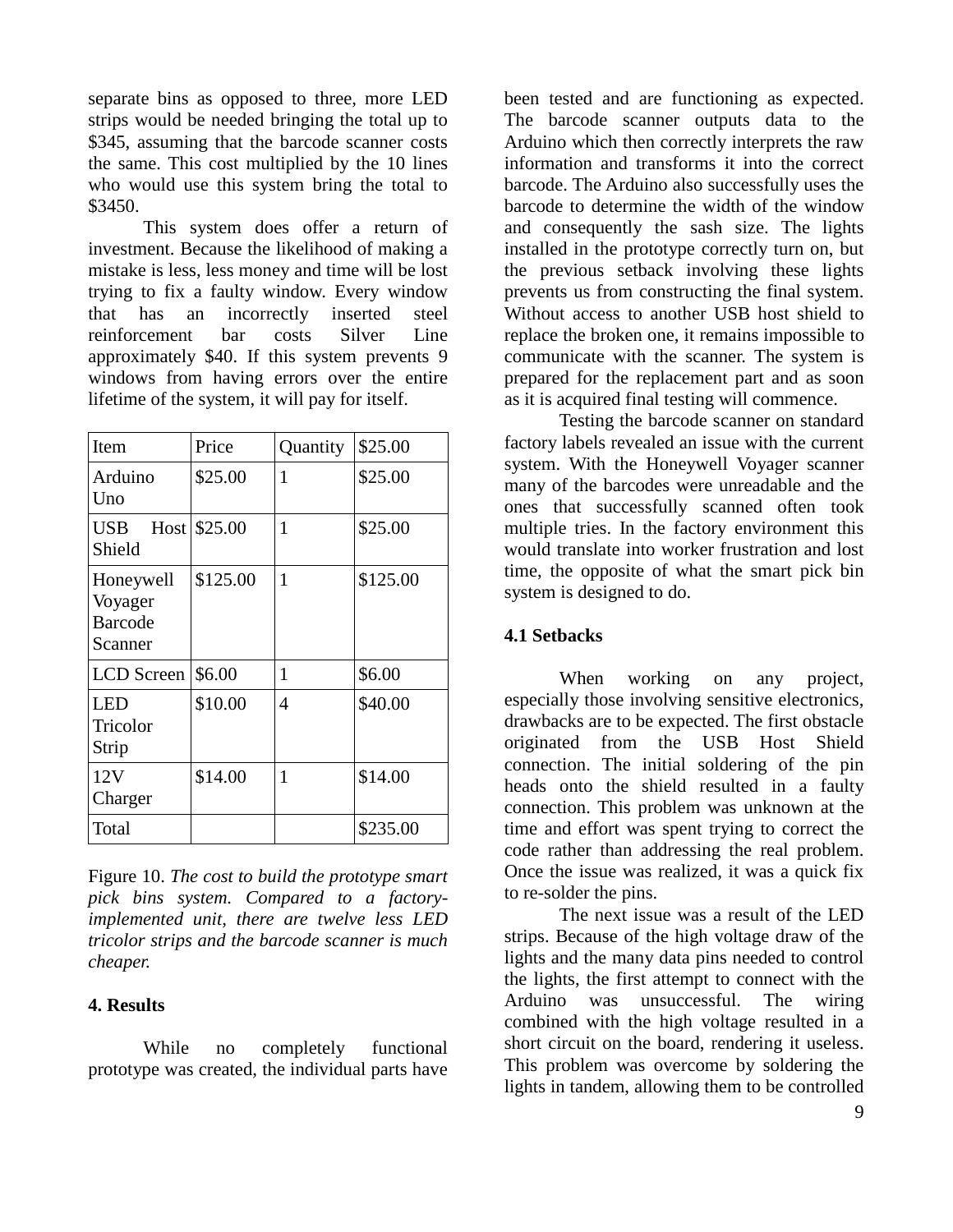from a single data port. While needing much more wire to span the large distance between the ends, this prevents the board from burning and requires fewer ports to send data to the lights. The components of the smart pick bin system work independently and together without issues, but no data could be collected regarding a decrease or increase in takt time. However, considering the volume of error that occurs in the reinforcement steel process, smart pick bins should prove a viable and costeffective method to reduce error significantly.

## **5. Conclusions**

Any application involving human choice has the chance for error. In the steel reinforcement line, simple human errors can result in a structurally unsound window that, if left unfixed, can cause the window to fail. Fixing these errors after the fact is very costly. However, avoiding and reducing these mistakes is an achievable task. Smart pick bins are an easy and effective improvement to the steel reinforcement line that can help eliminate human error and help the worker with his/her decisions. Errors that ruin the integrity of the window are less likely with the use of smart pick bins. The smart pick bins also work to improve one-piece flow by informing workers about their cycle times. This allows them to adjust to meet the current takt time and keep production running smoothly.

The future of smart pick bins can go in multiple directions. Because of its simplistic and flexible design, these bins can be used in production lines throughout the factory. Any location where a worker must accurately choose the correct part for the window would benefit greatly from the smart pick bin system. For regular factory use some changes would be necessary. By using a higher quality barcode scanner similar to the ones used further down the line workers will no longer have to struggle with getting the barcode to scan. This will increase the cost of the system but will make it much easier to use. To counteract this cost increase, cheaper, single colored LED strips could be used which are 50% cheaper than the ones used in the prototype. The system can also be improved to collect data about the lines. With a wireless connection to the Silver Line local network through the smart pick bin system, information about a lines cycle time, inventory, and usage can be tracked, logged and later evaluated. This data can help determine the optimal setup and division of labor amongst different stations. The application of smart pick bins in the steel reinforcement line is the first step in what can become a factory wide improvement.

# **6. Acknowledgments**

The authors thank Rutgers University, the State of New Jersey, Morgan Stanley, Lockheed Martin, Silver Line Windows and Doors, South Jersey Industries, Inc., The Provident Foundation, Novo Nordisk, the NJ GSET alumni community and current NJ GSET scholars. The research group would like to specifically acknowledge Taylor Au, the residential teaching assistant, for keeping the group on track and for proofreading the research paper. The group also thanks Silver Line Quality Engineer Wanda Duran for providing the necessary direction, mentorship, and materials for construction of the prototype and for helping the group explore Arduino software and hardware. Special thanks also go out to Dean Jean Patrick Antoine, Dean Ilene Rosen, and the rest of the NJ GSET staff for their guidance during the program period.

# **7. References**

<sup>1</sup>Wanda Duran (private communications, 2014).

2 P*ick to Light Systems* (Pick To Light, 2014).

3 *The Best-in-Class Pick to Light System* (Lightning Pick Technologies, 2014).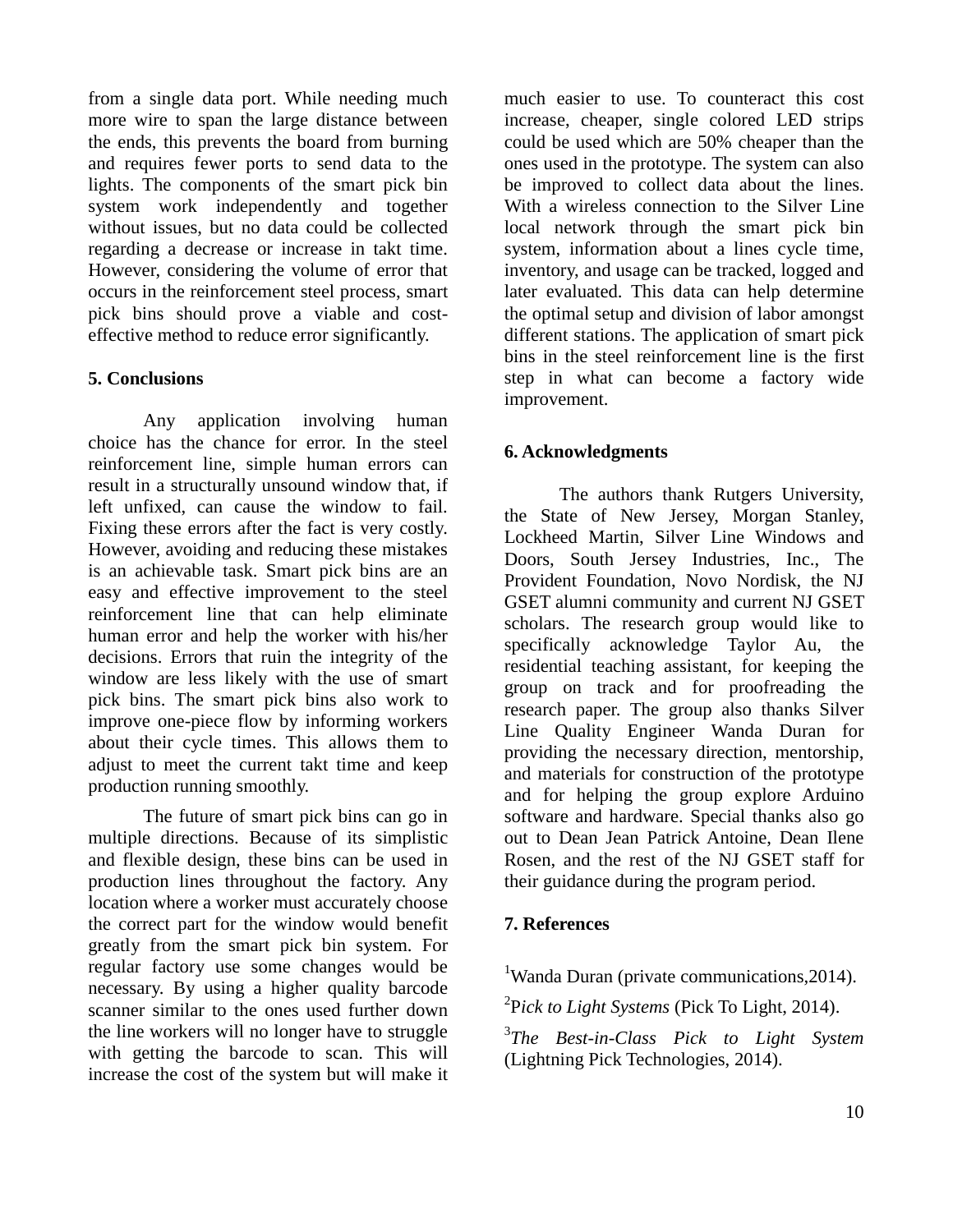*SpeasTech* (SpeasTech, Inc., 2014). *Pick to Ligt and Put to Light* (Genco Product Lifecycle Logistics, Pittsburgh, 2013). STI Customer Makes 25 Million Picks with

9 *Arduino – LiquidCrystal* (Arduino, 2014).

<sup>10</sup>*Fritzing* (Fritzing, 2014).

11 *Simple USB Host Shield for Arduino* (Solarbotics Ltd., 2014)

# **8. Appendix**

Zero Errors (*SpeasTech*, 2014). 7 *Vinyl Windows: Designed for Performance* (AIA/CES, 2014), pp. 6.

8 *Arduino Uno* (OnkeLwik, 2012).



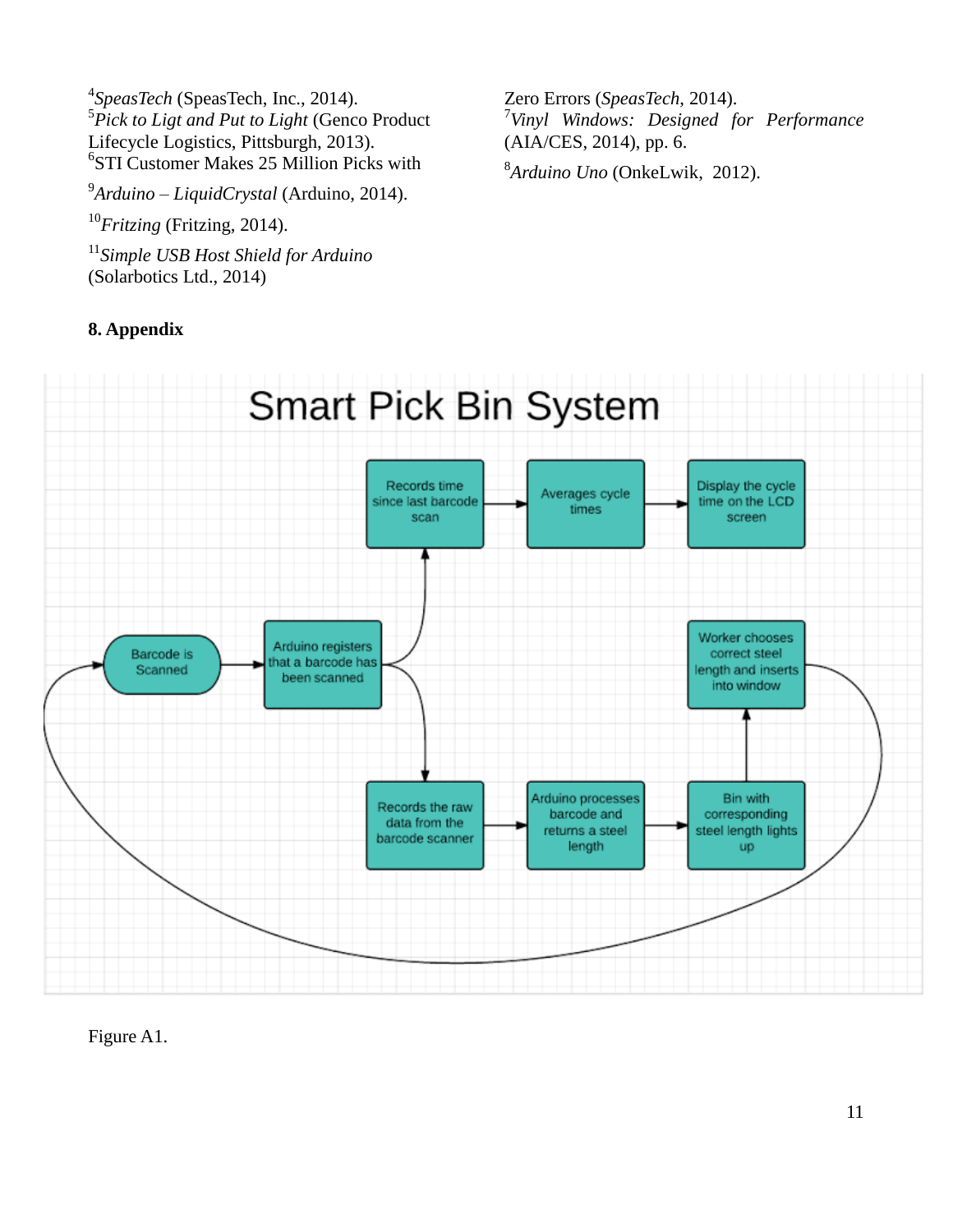

Figure A2.

| How a Barcode is Scanned and Interpreted (example)                                                                                 |                                                                                                                                                                                    |
|------------------------------------------------------------------------------------------------------------------------------------|------------------------------------------------------------------------------------------------------------------------------------------------------------------------------------|
| (1) ASCII Code Values Given by Scanner                                                                                             | [48 52 56 48 53 48 48 53 55 48<br>52 54 48 52 56 48 53 52 48 53<br>49 48 52 56 48 53 48 48 53 53<br>48 52 54 48 53 50 48 53 49 48<br>53 54 48 52 56 48 52 56 48 52<br>57 48 52 57] |
| (2) Chars Represented by Codes in (1)<br>by converting ASCII into regular<br>char values                                           | 048050057046048<br>054051048050055<br>046052051056048<br>048049049]                                                                                                                |
| (3) ASCII Codes Created from Chars in (2)<br>by removing zeroes and condensing<br>into 2-digit numbers                             | [48 50 57 46 48 54 51 48 50 55<br>46 52 51 56 48 48 49 49]                                                                                                                         |
| (4) Chars Represented by ASCII Codes in (3)                                                                                        | [0 2 9.0 6 3 0 2 7.4 3 8 0 0 1 1]                                                                                                                                                  |
| (5) Floats (Decimals) Represented in (4)<br>by removing zeroes and condensing<br>into numbers that were delimited<br>by the zeroes | [29.063 27.438 11]                                                                                                                                                                 |
| (6) Sash Size Represented by First Value in (5) [26.063]                                                                           |                                                                                                                                                                                    |
| (7) Steel Size Obtained from Sash Size in (6)                                                                                      | [19.25]                                                                                                                                                                            |

Figure A3.